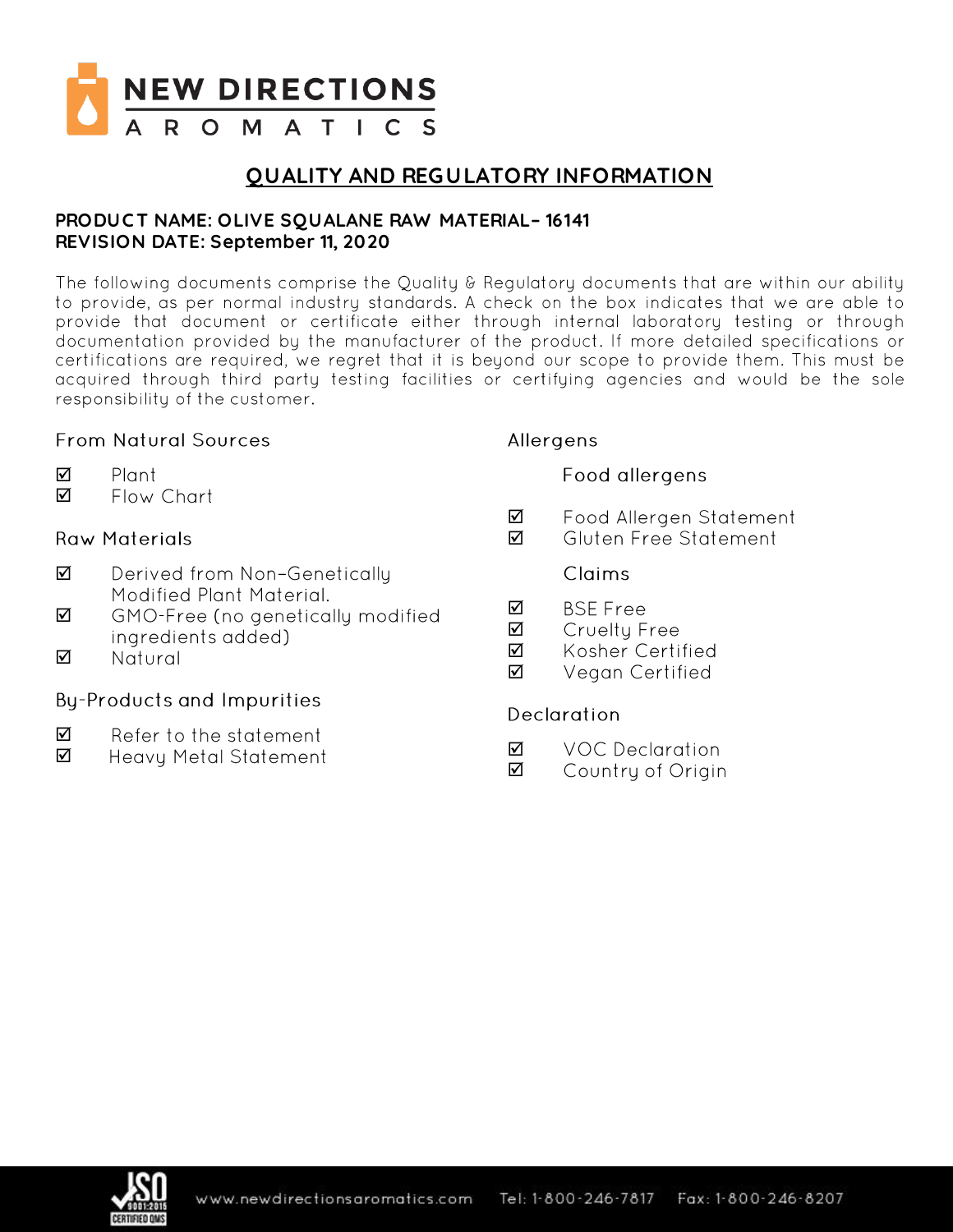

# **FLOW C HART**

## **PRODUC T NAME: OLIVE SQUALANE RAW MATERIAL– 16141**



### Disclaimer & Caution

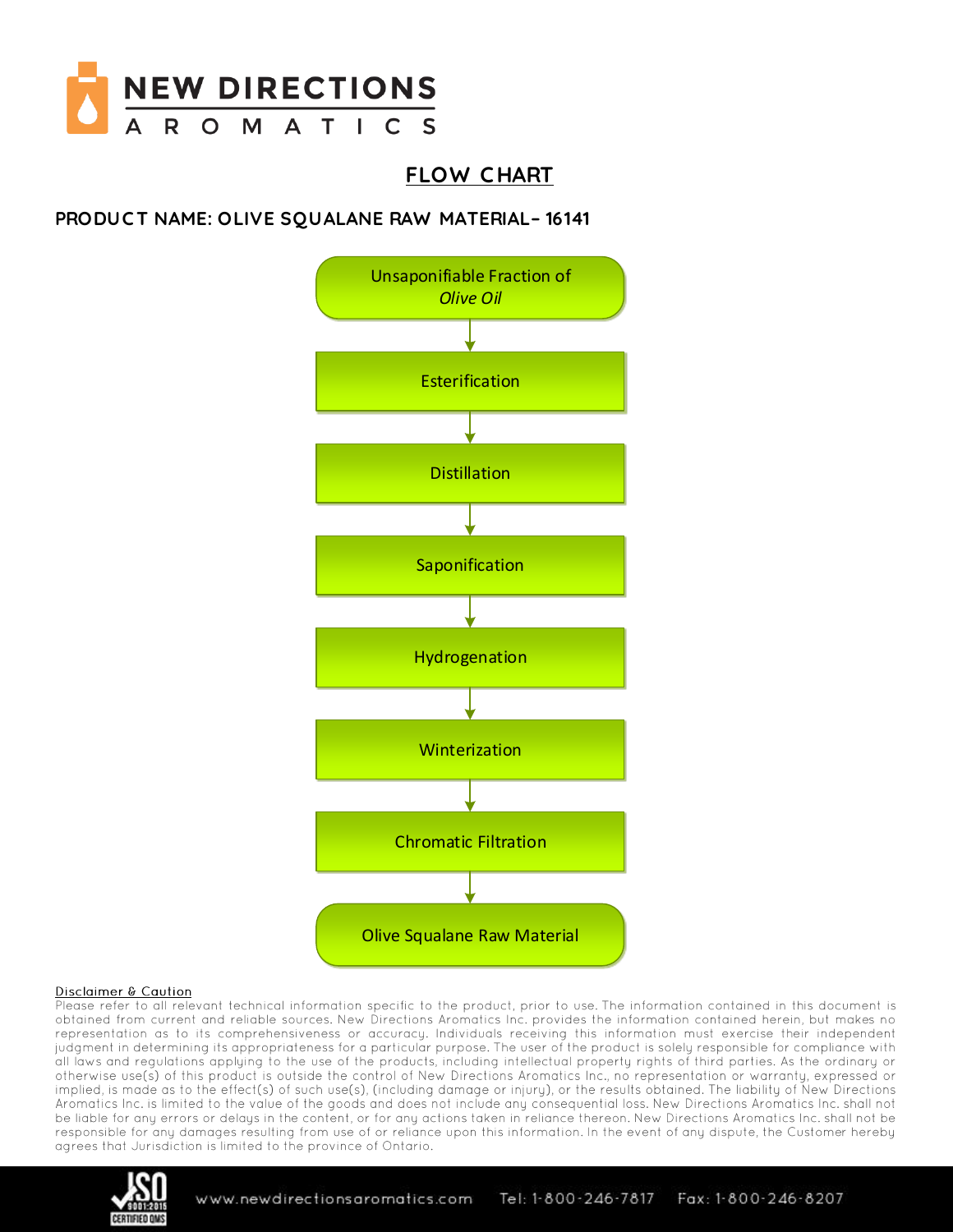

# **GMO STATEMENT**

## PRODUCT NAME: OLIVE SQUALANE RAW MATERIAL-16141

We hereby certify that, to the best of our knowledge, this product was not produced by gene modification, nor derived from genetically modified organisms. This product does not contain DNA or protein from genetically modified organisms.

### Disclaimer & Caution

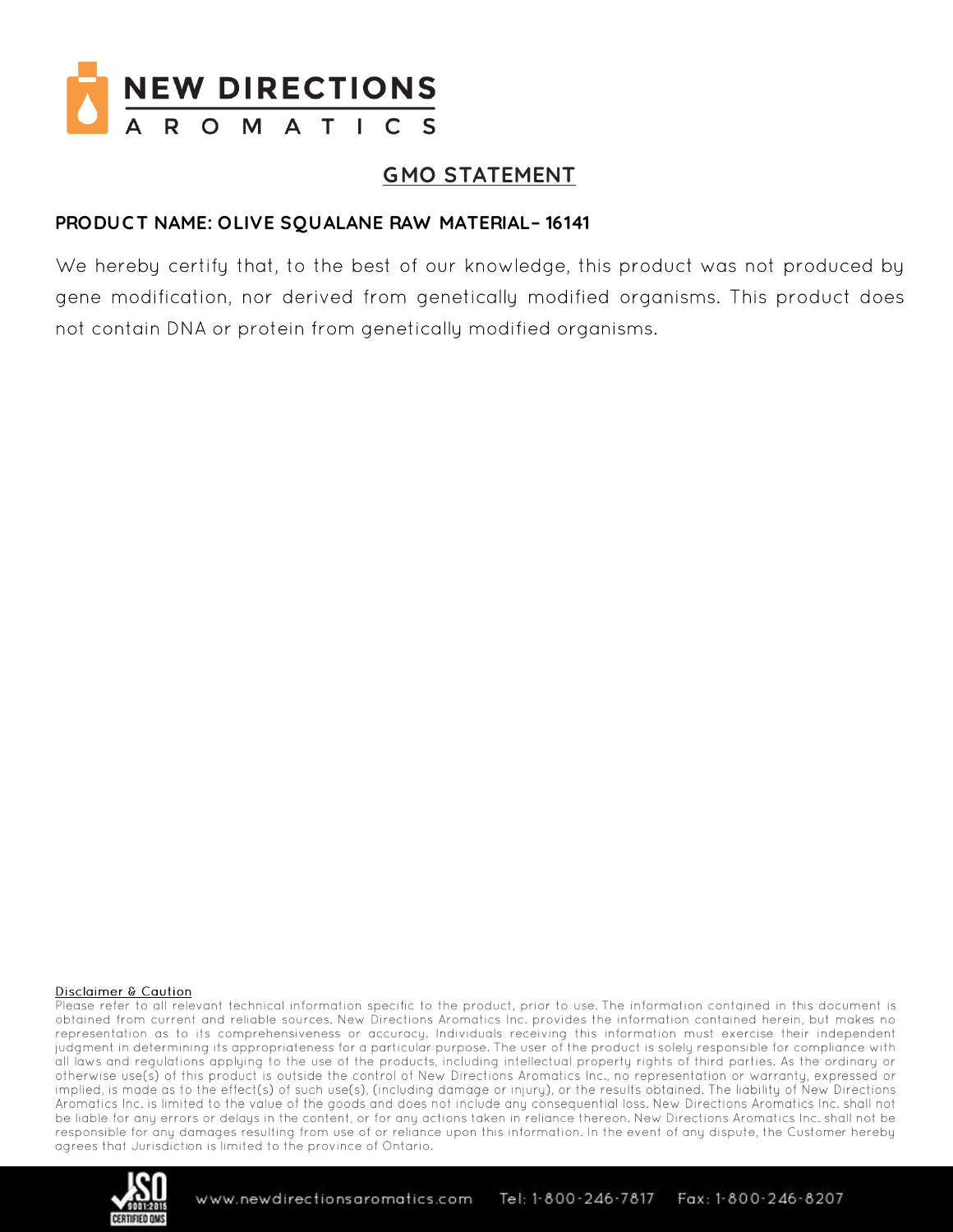

## NATURAL STATEMENT

### PRODUCT NAME: OLIVE SQUALANE RAW MATERIAL-16141

We hereby certify that, to the best of our knowledge, this product is 100 % natural, obtained purely from olives.

### Disclaimer & Caution

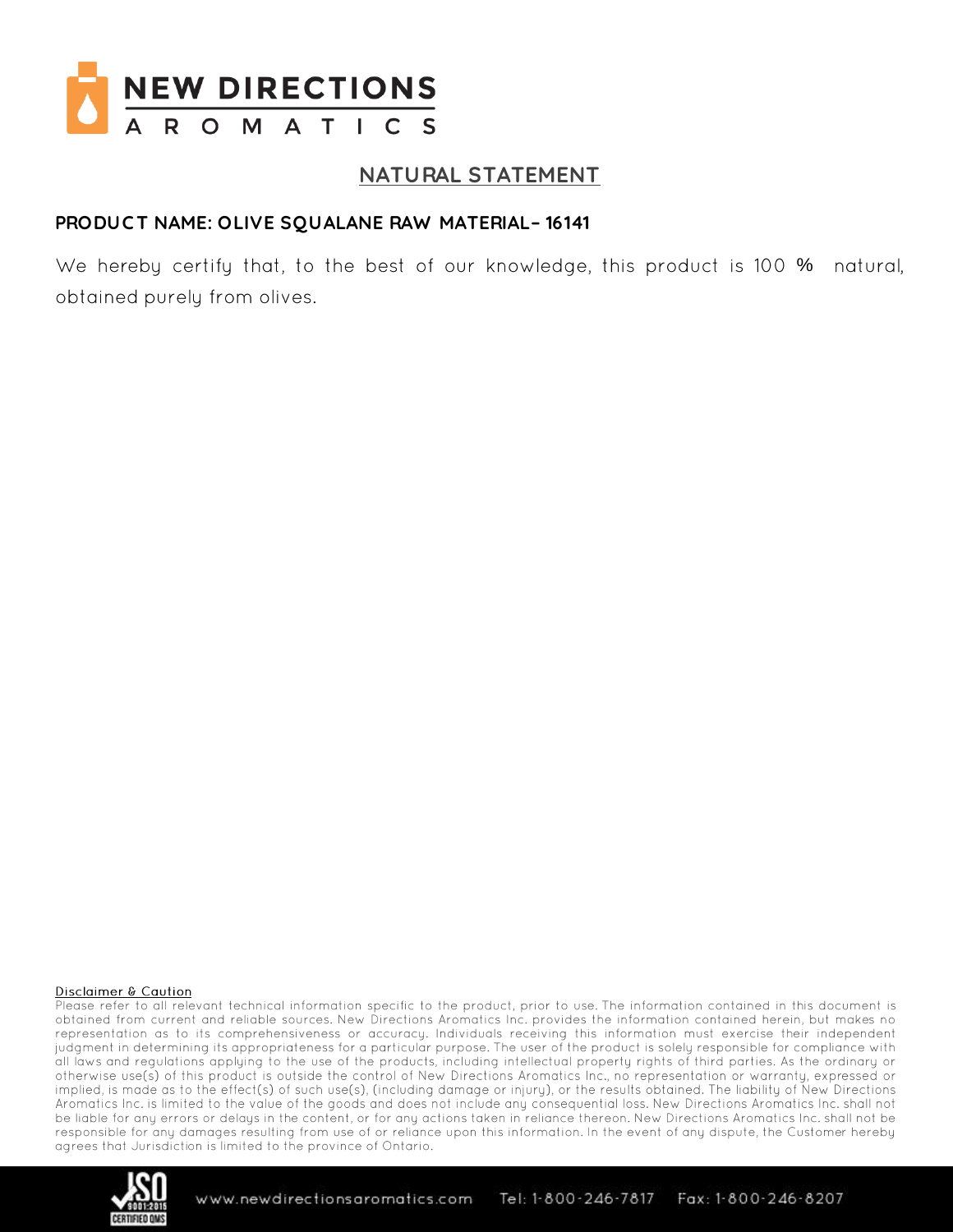

# BY-PRODUCTS & IMPURITIES STATEMENT

## PRODUCT NAME: OLIVE SQUALANE RAW MATERIAL-16141

We hereby certify that, to the best of our knowledge, this product was not produced with nor does it contain any of the following:

- \* Parabens
- \* Phthalates
- \* Preservatives
- \* Antioxidants
- \* Solvents
- \* Alcohols
- \* CMR substances
- \* Nanomaterials

### Disclaimer & Caution

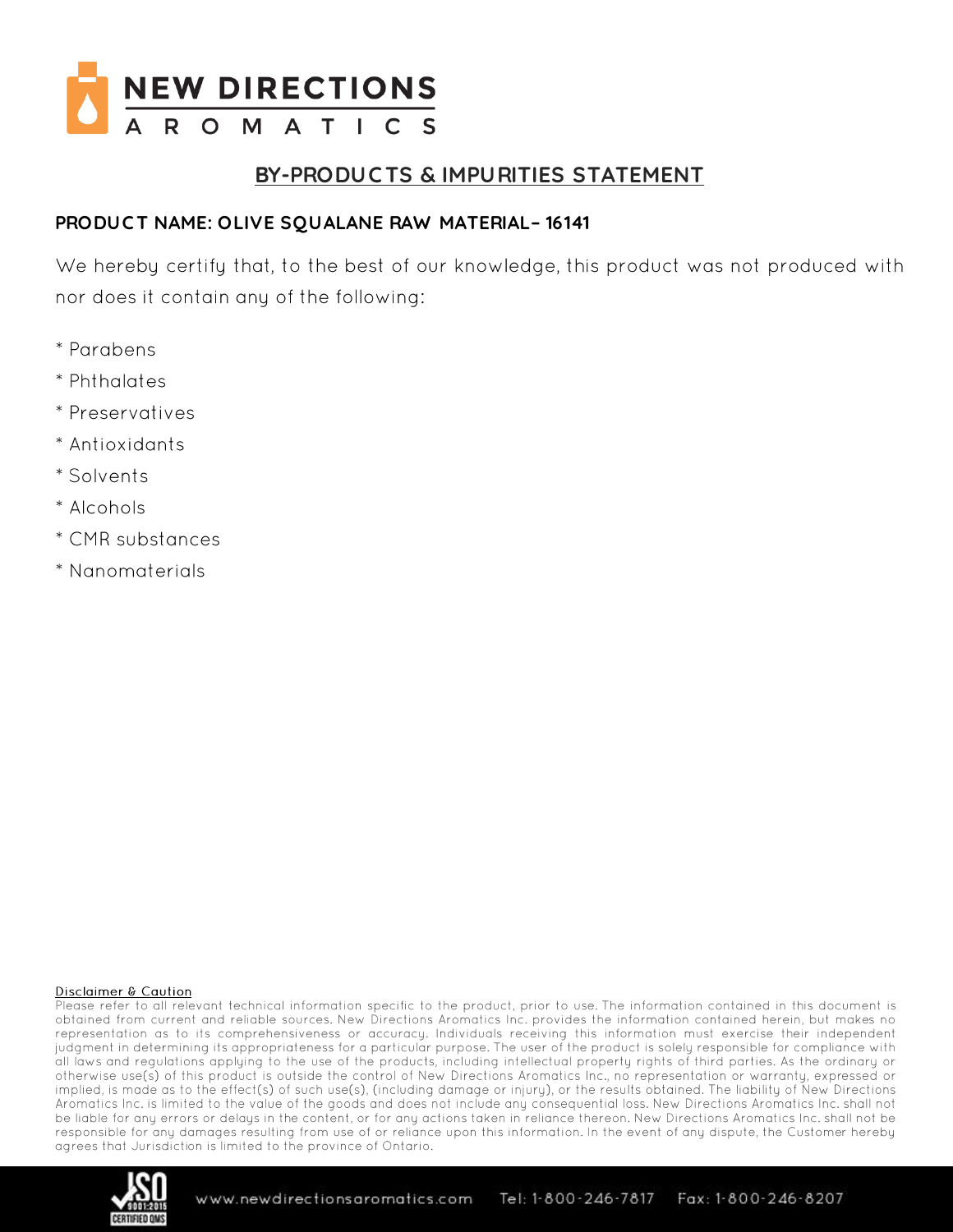

## **HEAVY METALS STATEMENT**

### PRODUCT NAME: OLIVE SQUALANE RAW MATERIAL-16141

We hereby certify that, to the best of our knowledge, the levels of heavy metals in this product, when tested, are reported as follows:

| Lead     | 0.14           | ppm |
|----------|----------------|-----|
| Arsenic  | $\langle$ 0.1  | ppm |
| Cadmium  | $\langle$ 0.01 | ppm |
| Mercury  | & 0.05         | ppm |
| Cromium  | & 0.05         | ppm |
| Nickel   | 0.17           | ppm |
| Barim    | < 1.0          | ppm |
| Antimony | $\langle$ 0.1  |     |

### Disclaimer & Caution

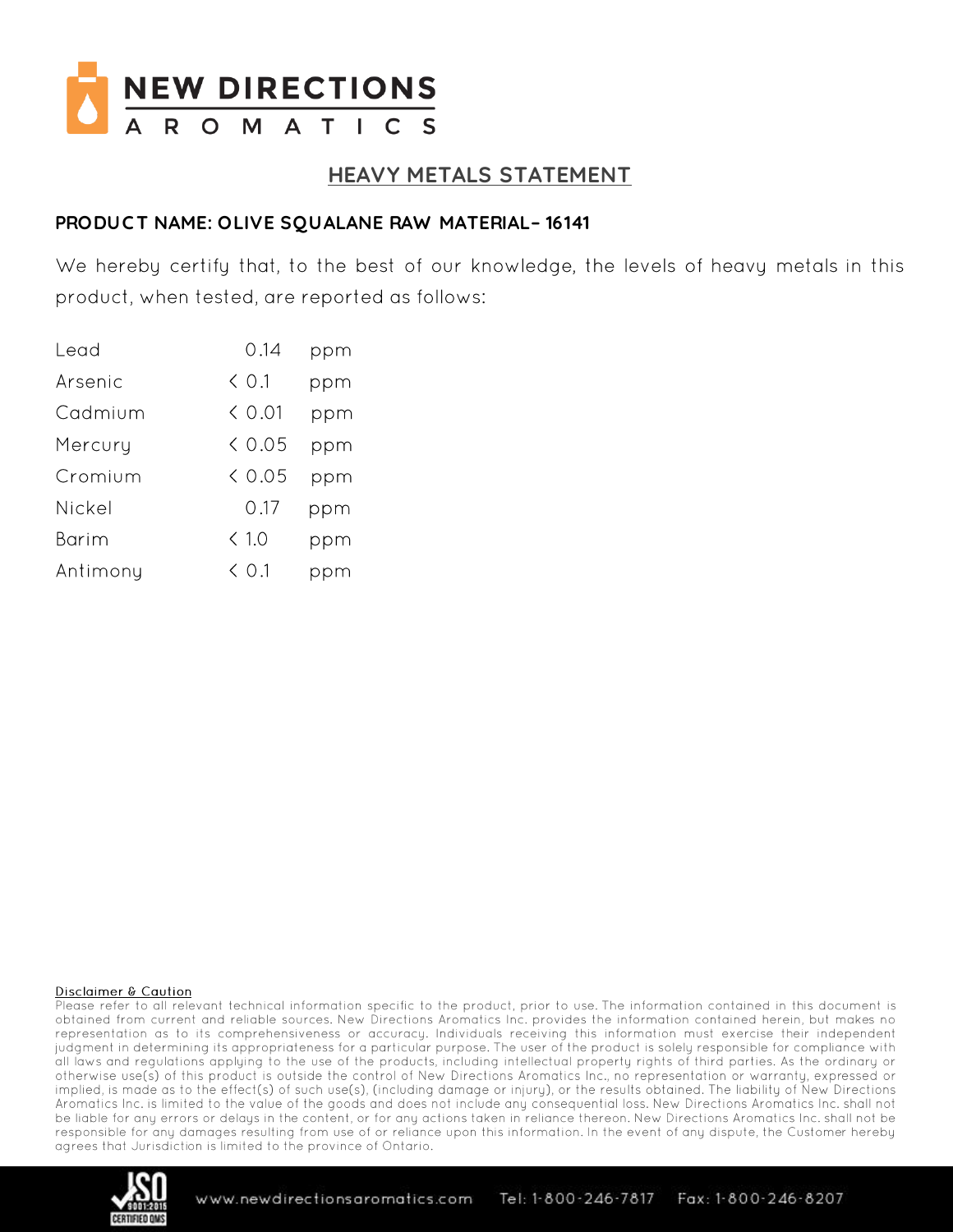

# FOOD ALLERGEN INFORMATION

## PRODUCT NAME: OLIVE SQUALANE RAW MATERIAL-16141

| Component                                                                                                    | Present in the product |
|--------------------------------------------------------------------------------------------------------------|------------------------|
| Peanut (and/or its derivatives,) e.g., protein oil                                                           | No                     |
| Tree Nuts, including Almonds, Brazil Nuts, Soybeans,<br>Cashews, Filberts, Pecans, Walnuts (and derivatives) | No                     |
| Mustard                                                                                                      | No                     |
| Sesame Seeds (and derivatives)                                                                               | No                     |
| Wheat, Barley, Rye, Oats, Spelt, Kamut                                                                       | No                     |
| Gluten                                                                                                       | No                     |
| Soybeans (and derivatives)                                                                                   | No                     |
| Dairy (including lactose) or Eggs                                                                            | No                     |
| Lupin (and derivatives)                                                                                      | No                     |
| Fish                                                                                                         | No                     |
| Shellfish and Molluscs (and derivatives)                                                                     | No                     |
| Sulphites (ppm level)                                                                                        | No                     |
| Celery (and derivatives)                                                                                     | No                     |

### Disclaimer & Caution

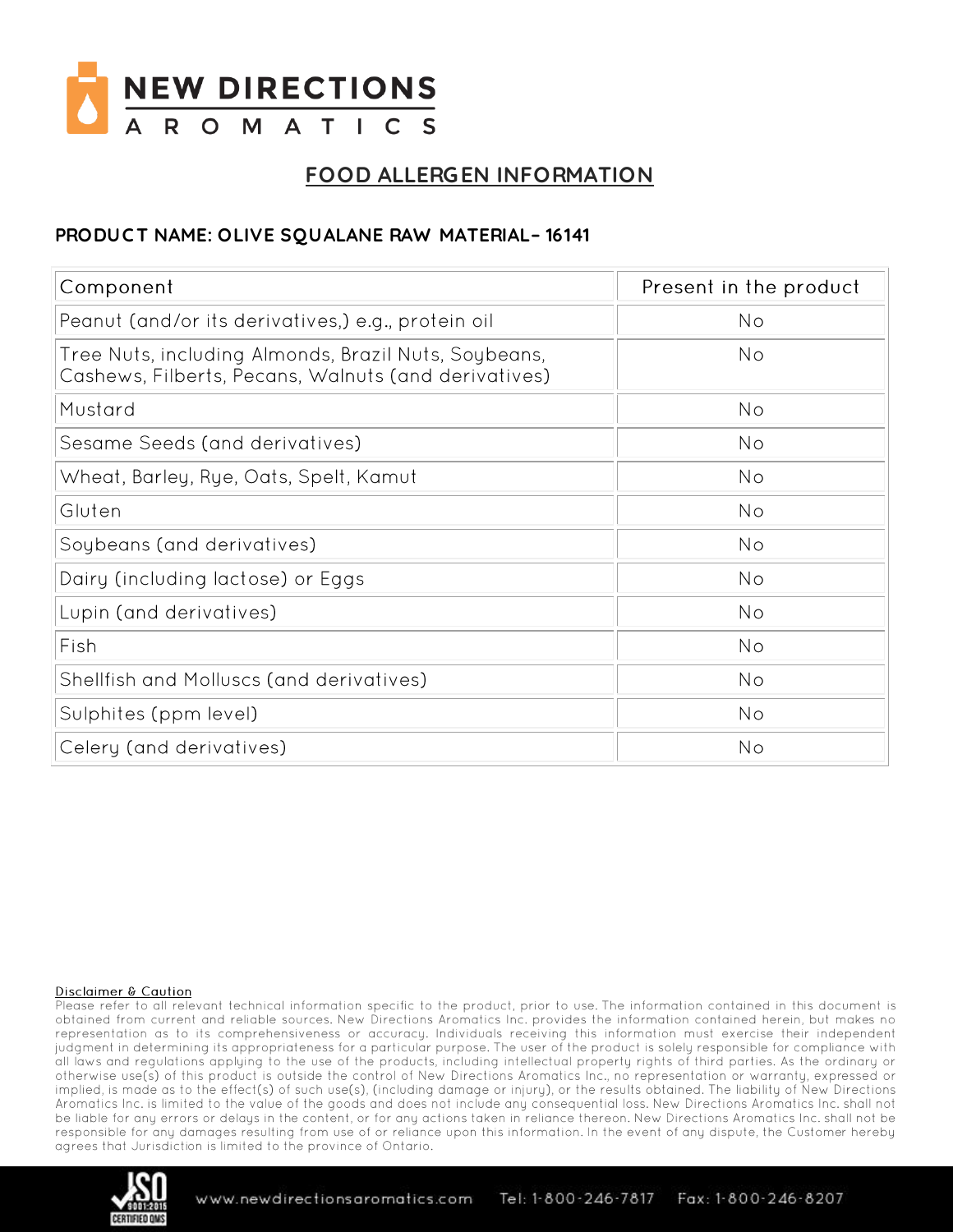

# **GLUTEN STATEMENT**

## PRODUCT NAME: OLIVE SQUALANE RAW MATERIAL-16141

We hereby certify that, to the best of our knowledge, this product is gluten-free, nor was it manufactured with any ingredients containing gluten.

### Disclaimer & Caution

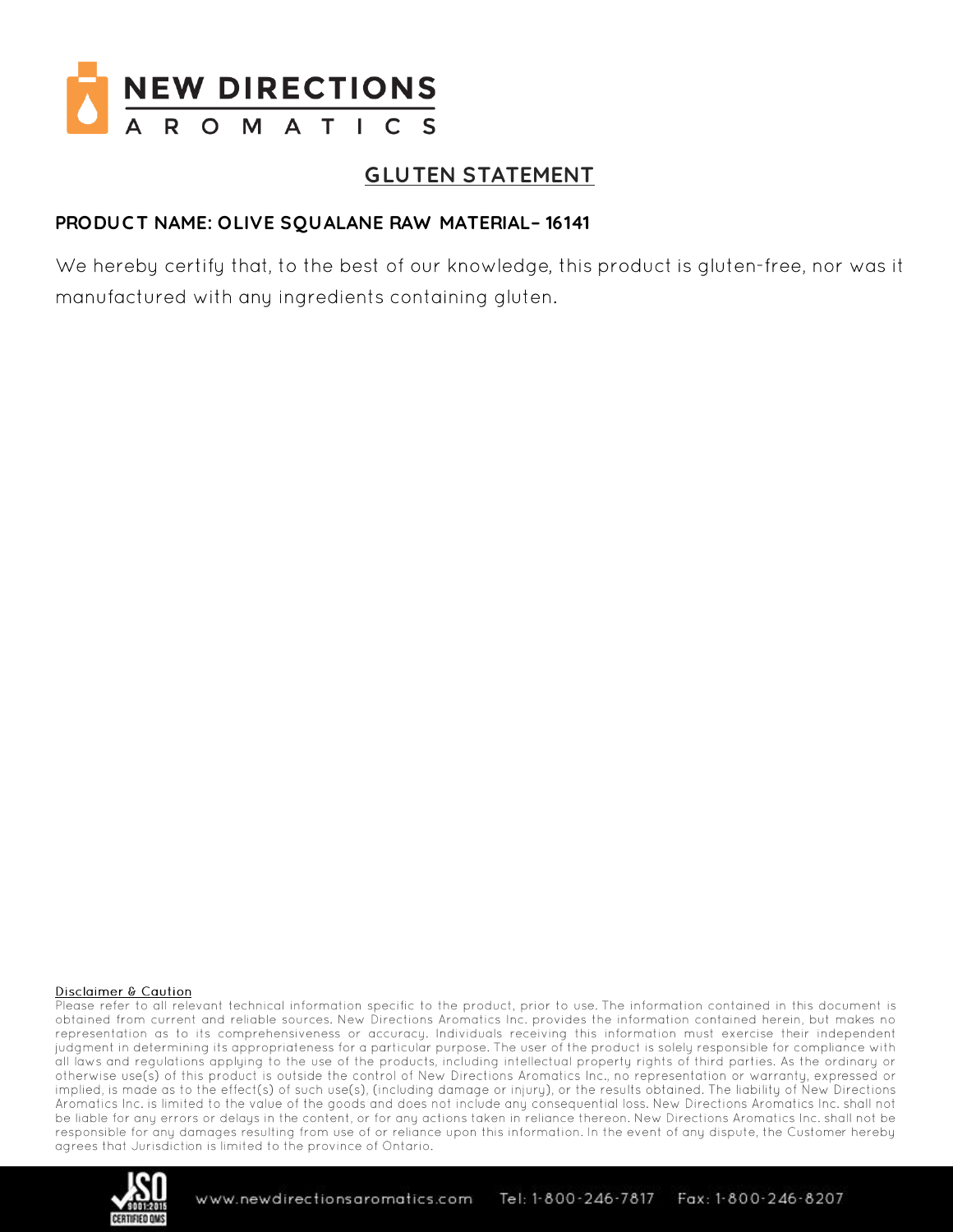

# DECLARATION OF BOVINE SPONGIFORM ENCEPHALOPATHY (BSE)

## PRODUCT NAME: OLIVE SQUALANE RAW MATERIAL-16141

We hereby certify that, to the best of our knowledge, this product was not made with, nor contains, any animal material or derivatives, and is therefore, free of BSE.

### Disclaimer & Caution

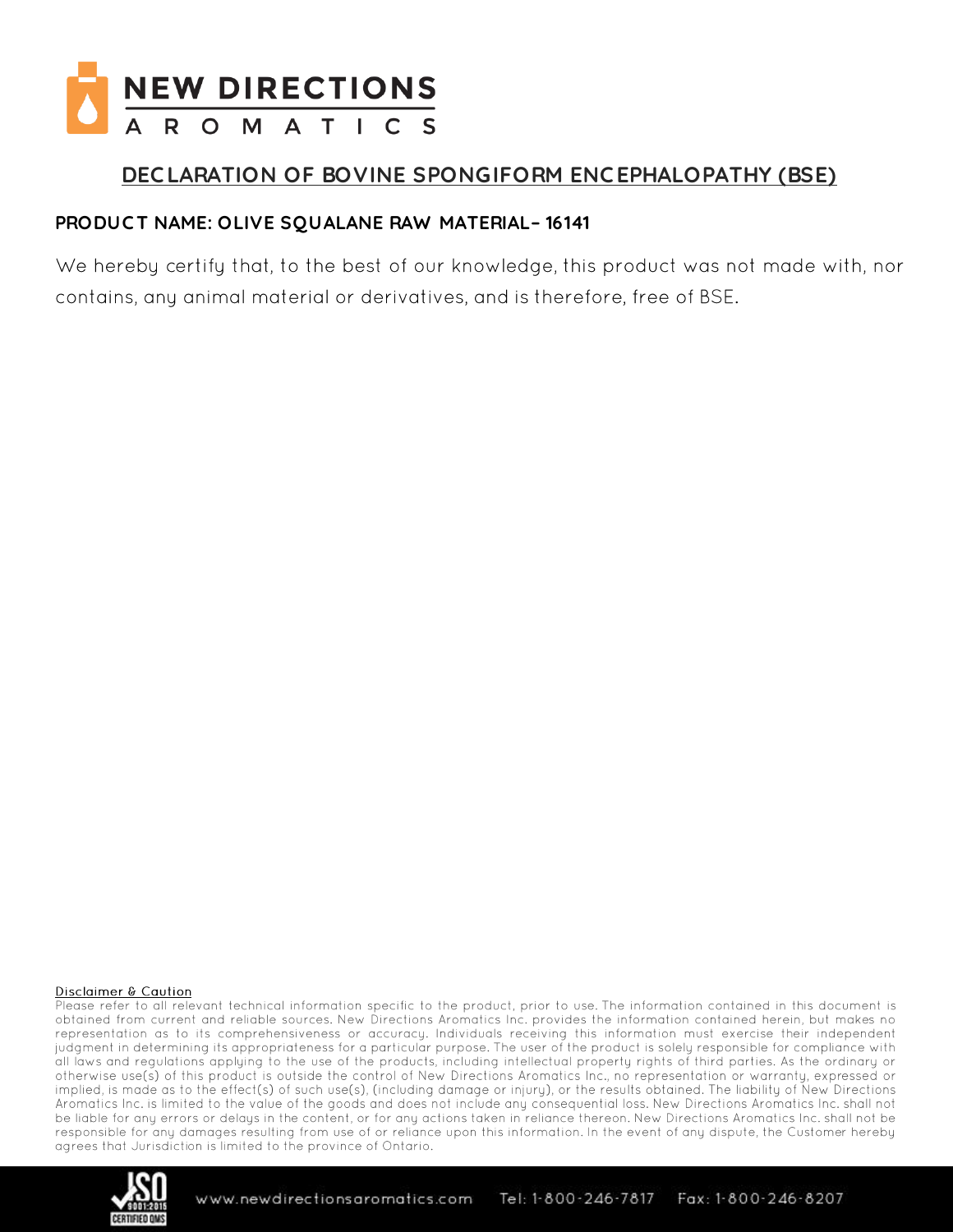

# **CRUELTY FREE STATEMENT**

## PRODUCT NAME: OLIVE SQUALANE RAW MATERIAL-16141

We hereby certify that, to the best of our knowledge, this product has not been tested on animals.

### Disclaimer & Caution

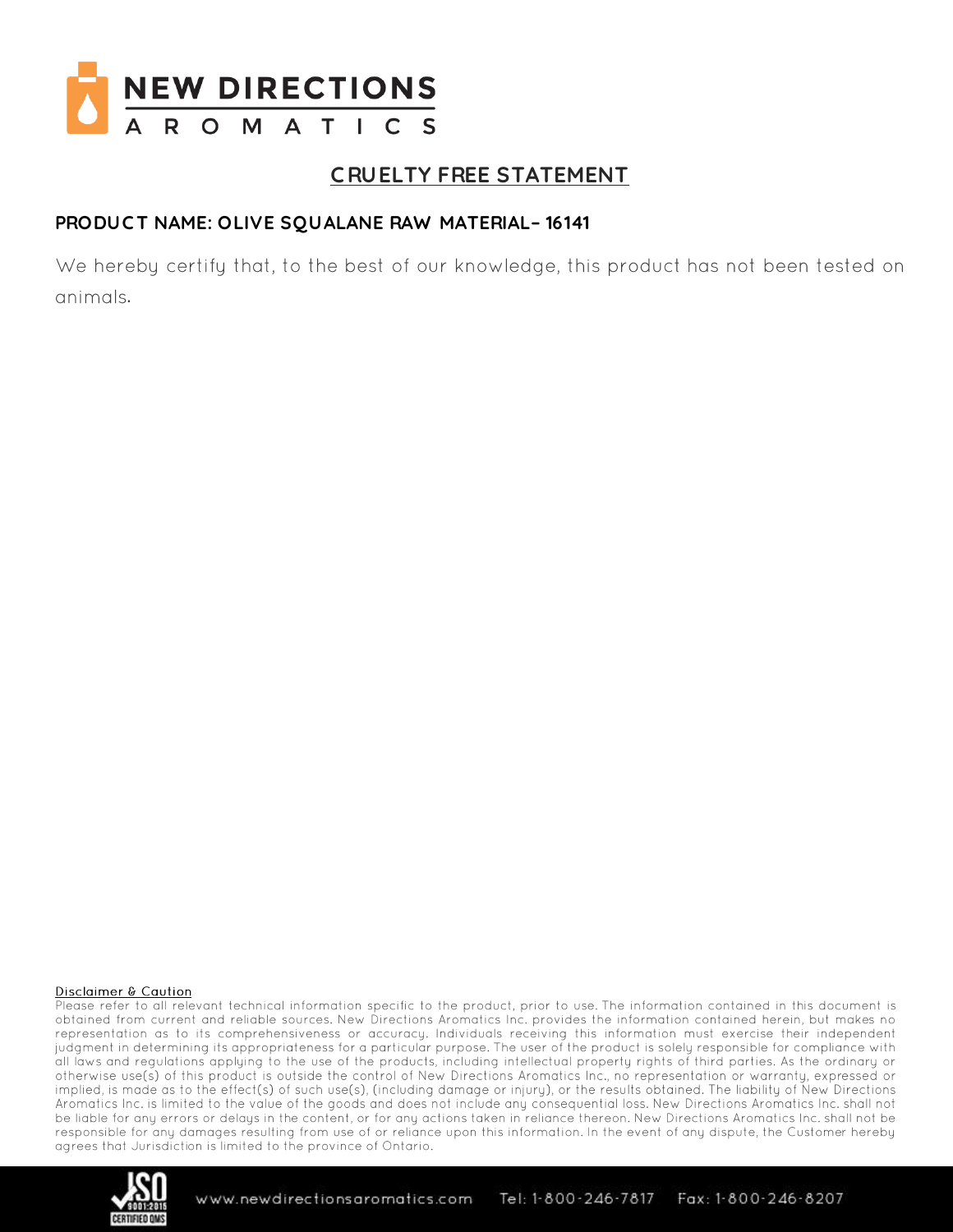

# **KOSHER STATEMENT**

## PRODUCT NAME: OLIVE SQUALANE RAW MATERIAL-16141

We hereby confirm that, this product has been certified to Kosher standards.

### Disclaimer & Caution

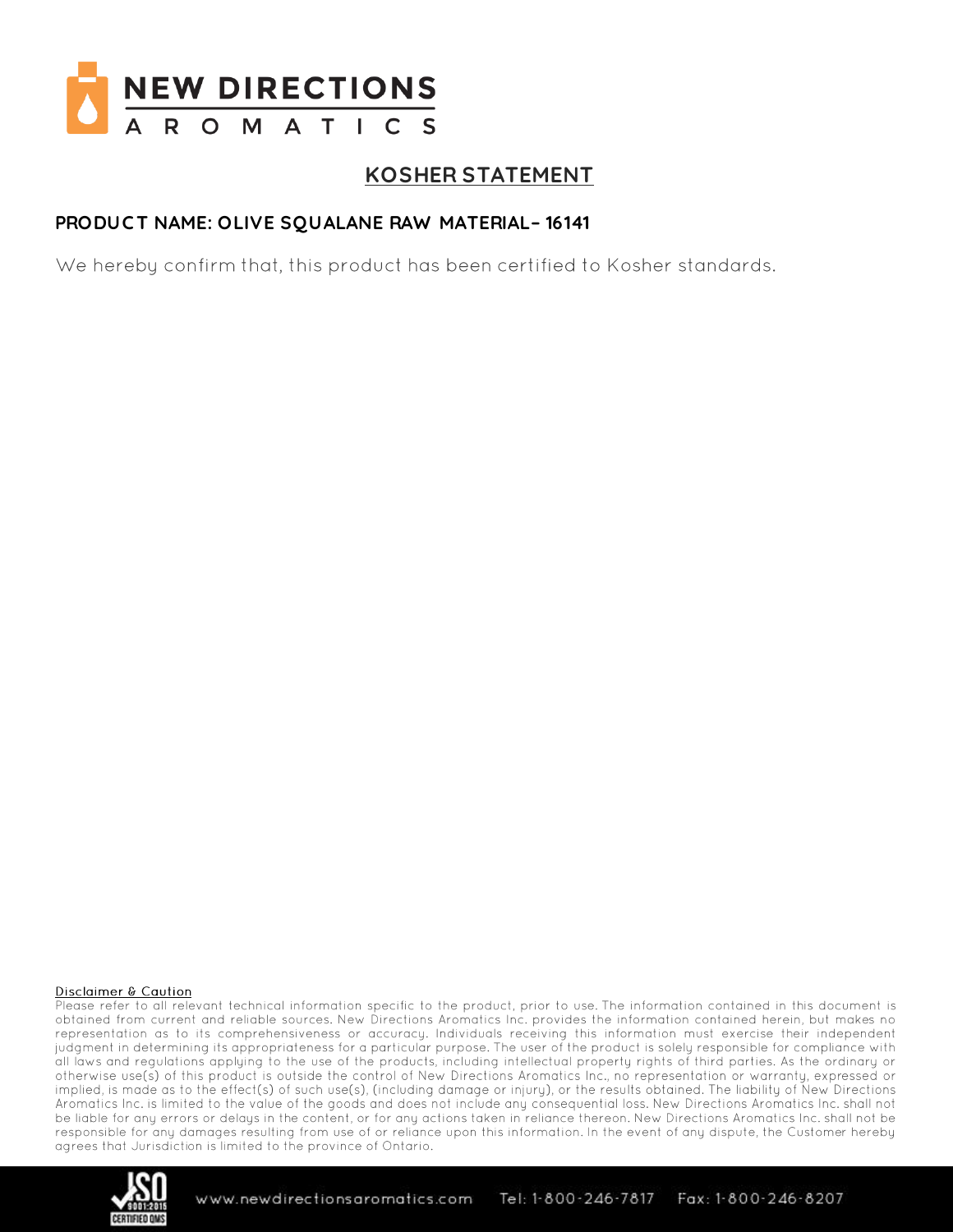

# **VEGAN STATEMENT**

## PRODUCT NAME: OLIVE SQUALANE RAW MATERIAL-16141

We hereby confirm that, this product has been certified to Vegan standards.

### Disclaimer & Caution

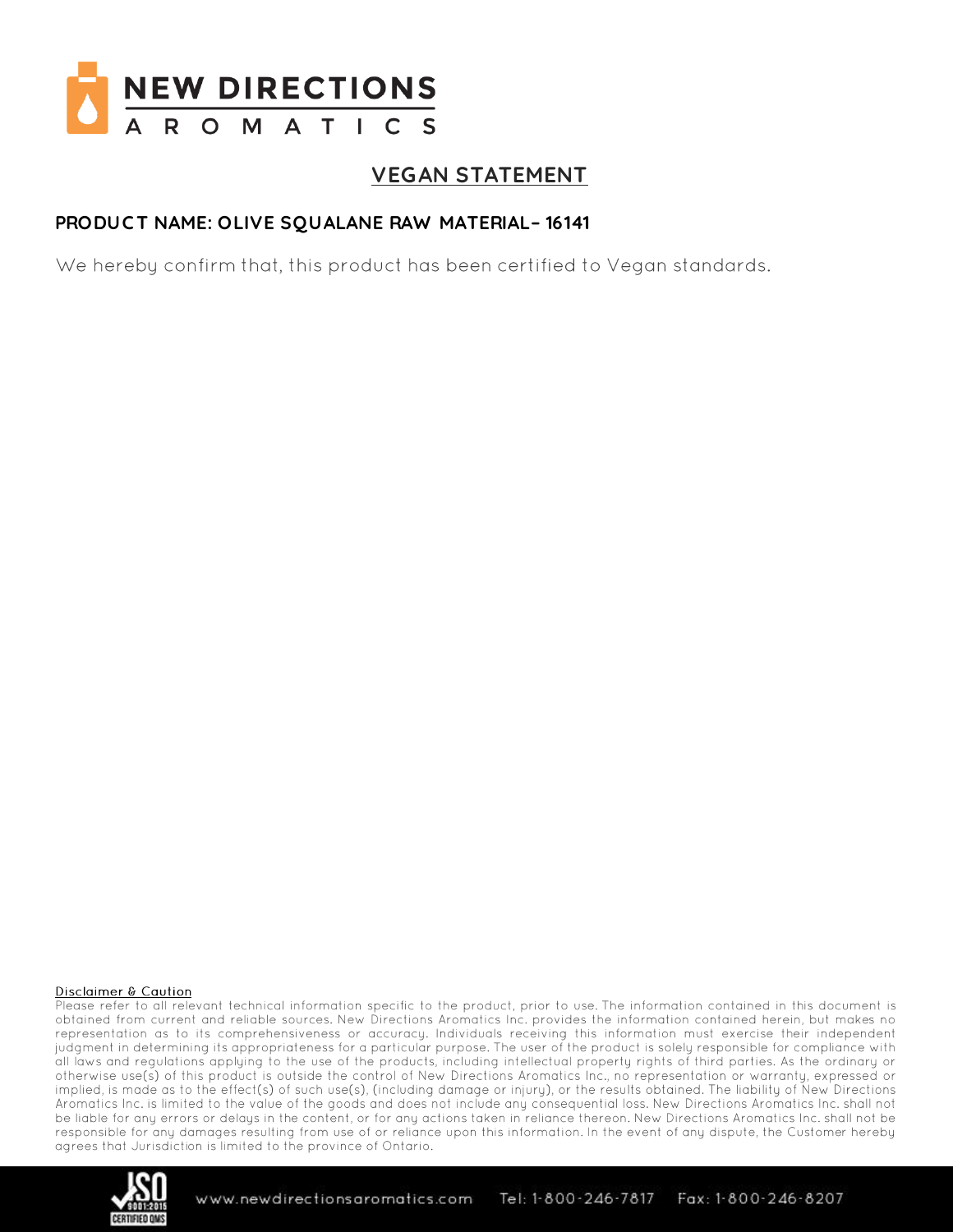

# **VOLTILE ORGANIC COMPOUNDS DECLARATION**

## PRODUCT NAME: OLIVE SQUALANE RAW MATERIAL-16141

We hereby certify that, to the best of our knowledge, this product does not contain any volatile organic compounds.

### Disclaimer & Caution